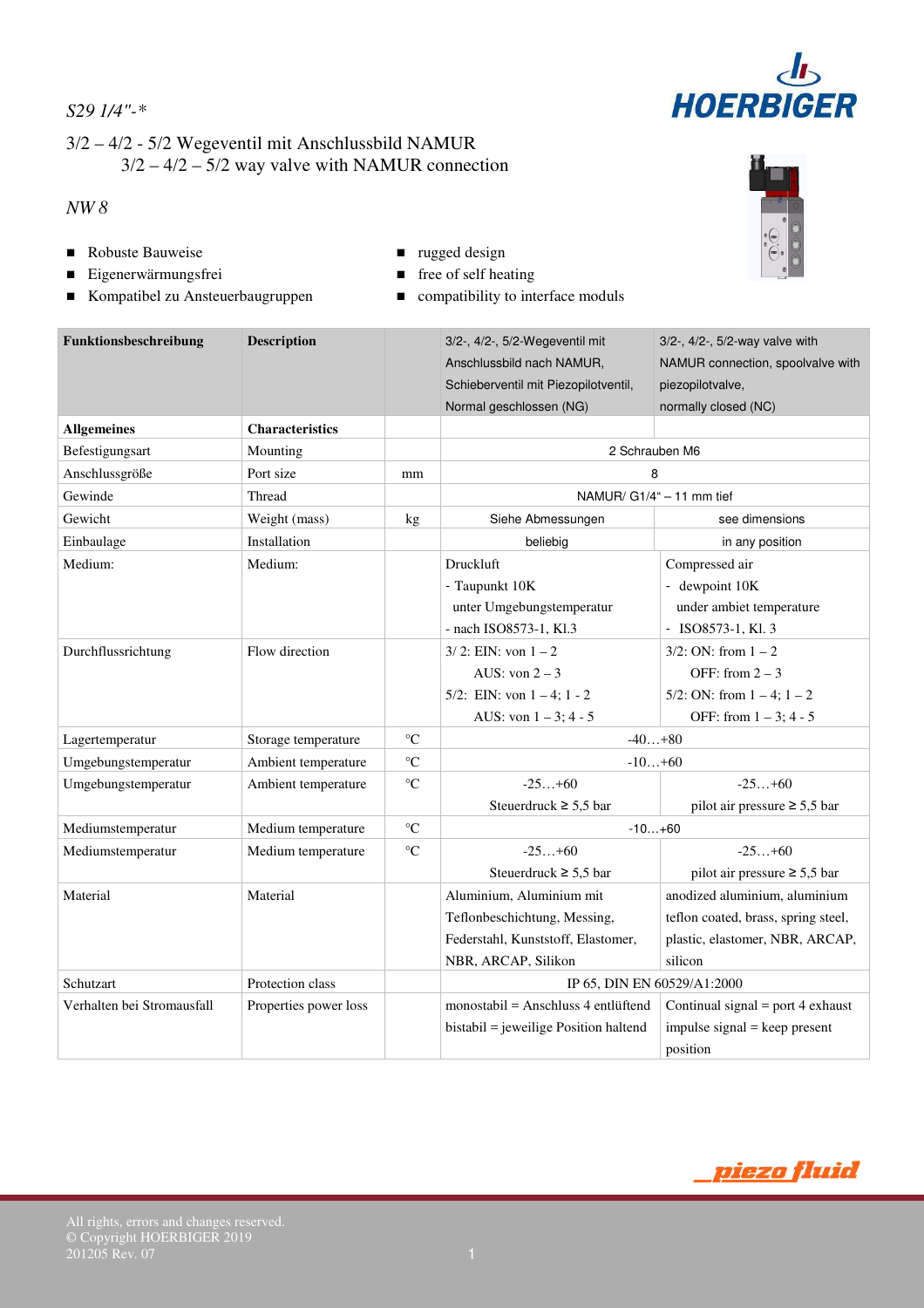

| Zulassung gem.           | Approval acc. to    |                                                        |                                                        |
|--------------------------|---------------------|--------------------------------------------------------|--------------------------------------------------------|
| EU Baumusterprüf-        | <b>EU</b> Type test |                                                        |                                                        |
| bescheinigung            | certificate         |                                                        |                                                        |
| Kategorie, Zündartschutz | Category, type of   | Gas: II 1G Ex ia IIC T4/T5/T6 Ga                       | Gas: II 1G Ex ia IIC T4/T5/T6 Ga                       |
|                          | protection          | <b>Mechanisch S9:</b>                                  | <b>Mechanical S9:</b>                                  |
|                          |                     | II 2G Ex h IIC $T6/T5$ Gb                              | II 2G Ex h IIC $T6/T5$ Gb                              |
|                          |                     | $-10^{\circ}C \leq T_a \leq +40^{\circ}C/+60^{\circ}C$ | $-10^{\circ}C \leq T_a \leq +40^{\circ}C/+60^{\circ}C$ |

| Pneumatische Kenngrößen                 | <b>Pneumatic characteristics</b>     |          |       |                    |
|-----------------------------------------|--------------------------------------|----------|-------|--------------------|
| Nenndruck                               | Nominal pressure                     | $p_1$    | bar   | 6                  |
| Betrieb mit interner Steuerluft         | Operate with internal pilot          |          |       |                    |
| Arbeitsdruckbereich                     | air                                  | $p_1$    |       | 2.58.0             |
|                                         | Operating pressure                   | bar      |       |                    |
| Betrieb mit externer Steuerluft         | Operate with external pilot          |          |       |                    |
| Steuerdruckbereich                      | air                                  |          |       |                    |
| bei $P_1 < 2,5$ bar                     | Pilot air pressure                   | $P_{st}$ |       | > 2.5              |
| bei $P_1$ 2,5  8.0bar                   | with $P_1 < 2,5$ bar                 | $P_{st}$ |       | $(P_{st} \ge P_1)$ |
|                                         | with $P_1$ 2,5                       |          |       |                    |
| Arbeitsdruckbereich                     | 8.0bar                               | $P_1$    | bar   | 08.0               |
|                                         |                                      |          |       |                    |
|                                         | Operating pressure                   |          |       |                    |
| Nenndurchfluss ( $6 \rightarrow 5$ bar) | Nominal flow $(6 \rightarrow 5$ bar) | $Q_N$    | 1/min | 1300               |

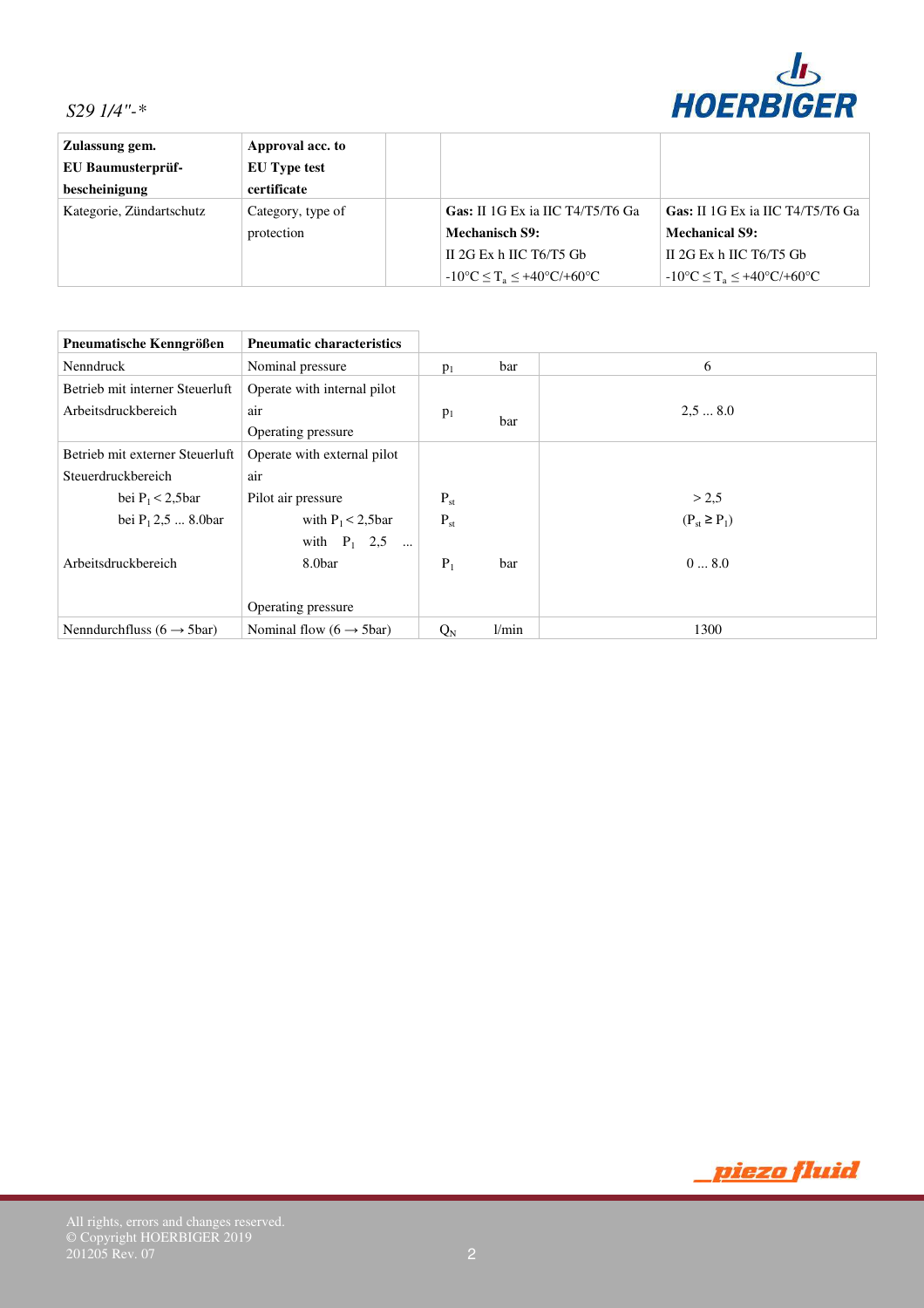

| <b>Elektrische Kenndaten</b>                                    | <b>Electric characteristics</b> |                  |                                     |                                                   |                           |             |    |                             |              |
|-----------------------------------------------------------------|---------------------------------|------------------|-------------------------------------|---------------------------------------------------|---------------------------|-------------|----|-----------------------------|--------------|
| Rel. Einschaltdauer                                             | Duty cycle                      |                  | $\frac{1}{2}$                       | 100<br>100                                        |                           |             |    |                             |              |
|                                                                 |                                 |                  |                                     |                                                   | bei maximal 6000 h        |             |    | within maximal duty time of |              |
|                                                                 |                                 |                  |                                     |                                                   | Dauerbetrieb              |             |    | 6000 h permanent operation  |              |
| Elektroniktyp                                                   | Electronic type                 |                  |                                     | PT63                                              | <b>PM64</b>               | <b>PN61</b> |    | <b>PN65</b>                 | <b>PT67</b>  |
| Nennspannung                                                    | Nominal voltage                 |                  | V DC                                | 9                                                 | 16                        | 30          |    | 30                          | 9            |
| Ansteuerspannung                                                | Switching voltage               | $U_{\text{ein}}$ | V DC                                | 5, 59                                             | 616                       | 730         |    | 1130                        | 4, 59        |
|                                                                 |                                 | $U_{\text{aus}}$ | V DC                                | 1                                                 | 1                         | 1           |    | 1                           | $\mathbf{1}$ |
| Haltestrom                                                      | On current                      | $I_{\text{ein}}$ | mA                                  | 11,9                                              | 1,723                     | 219         |    | 26,6                        | 119          |
|                                                                 |                                 | $I_{\text{aus}}$ | mA                                  | 0,05                                              | 0,1                       | 0,22        |    | 0,1                         | 0.05         |
| Leistungsaufnahme                                               | Power consumption               | $P_{Nmin}$       | mW                                  | 5,5                                               | 10                        | 14          |    | 22                          | 4,5          |
|                                                                 |                                 | $P_{Nmax}$       | mW                                  | 171                                               | 368                       | 571         |    | 198                         | 171          |
| Sicherheitstechnische Daten gem. EG- Baumusterprüfbescheinigung |                                 |                  |                                     | Safety data according to EU type test certificate |                           |             |    |                             |              |
| Spannung                                                        | Voltage                         | $U_i$            | V DC                                | 9                                                 | 16                        | 30          |    | 30                          | 9            |
| Strom                                                           | Current                         | I.               | mA                                  | nicht relevant / not relevant 1)                  |                           |             |    |                             |              |
| Äußere Kapazität                                                | External capacitance            | $C_i$            | nF                                  | 12<br>12<br>12<br>12                              |                           |             | 12 |                             |              |
| Äußere Induktivität                                             | External inductance             | L <sub>i</sub>   | vernachlässigbar / negligible<br>nH |                                                   |                           |             |    |                             |              |
| Anschluss                                                       | Connector                       |                  |                                     | Gerätestecker<br>Plug connector to                |                           |             |    |                             |              |
|                                                                 |                                 |                  |                                     |                                                   | Industriebauform B;       |             |    | industrial form B;          |              |
|                                                                 |                                 |                  |                                     |                                                   | elektrische Kontaktierung |             |    | electrical connections      |              |
|                                                                 |                                 |                  |                                     | 1=GND; 2=Signal<br>1=GND; 2=signal                |                           |             |    |                             |              |
|                                                                 |                                 |                  |                                     |                                                   |                           |             |    |                             |              |
|                                                                 |                                 |                  |                                     |                                                   |                           |             |    | Klemmen/Anschlussblock      |              |
|                                                                 |                                 |                  |                                     |                                                   |                           |             |    |                             |              |
|                                                                 |                                 |                  |                                     |                                                   | $\mathbf{\Omega}$         |             |    | <b>GSD-22</b>               |              |
|                                                                 |                                 |                  |                                     |                                                   |                           |             |    |                             |              |

<sup>1)</sup> Interne Begrenzung des Eingangsstroms  $I_i$  / Internal limitation of input current  $I_i$ 

Für Auslegung des eigensicheren Stromkreises kann für  $I_i$  ein Wert > Io verwendet werden For calculation of intrinsically safe circuit can be used a value  $>$  Io for I<sub>i</sub>

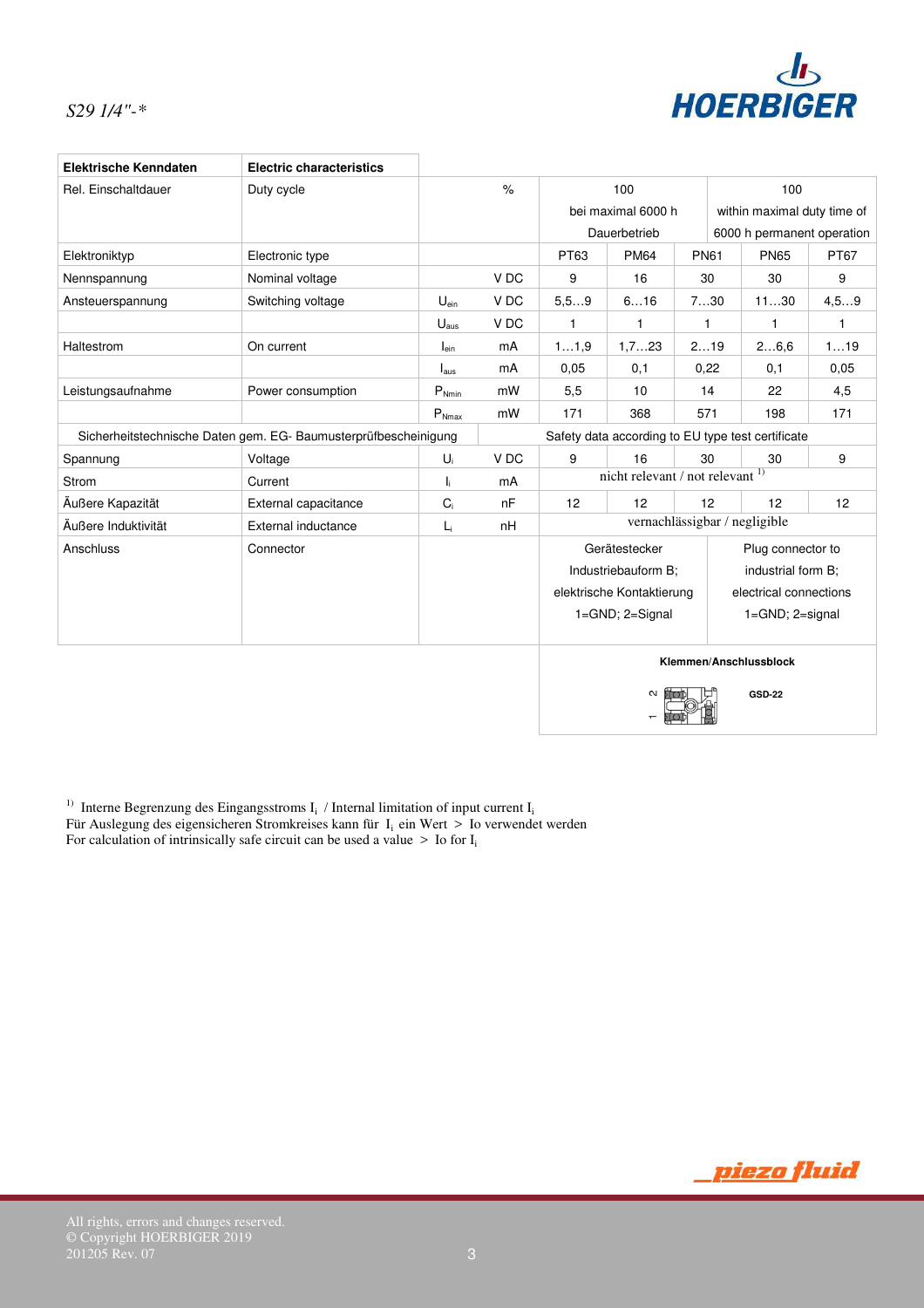





All rights, errors and changes reserved. © Copyright HOERBIGER 2019 201205 Rev. 07 **4**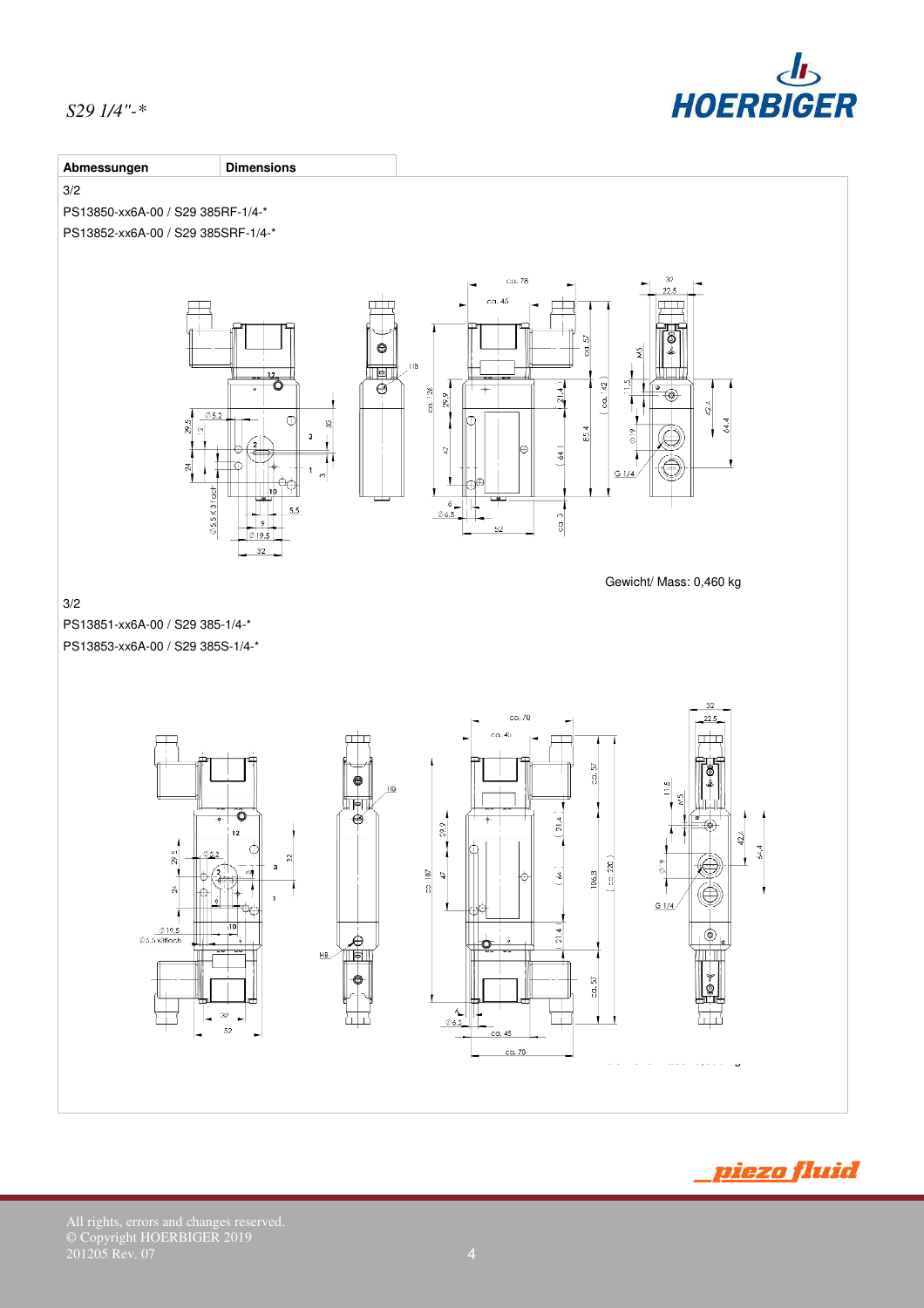

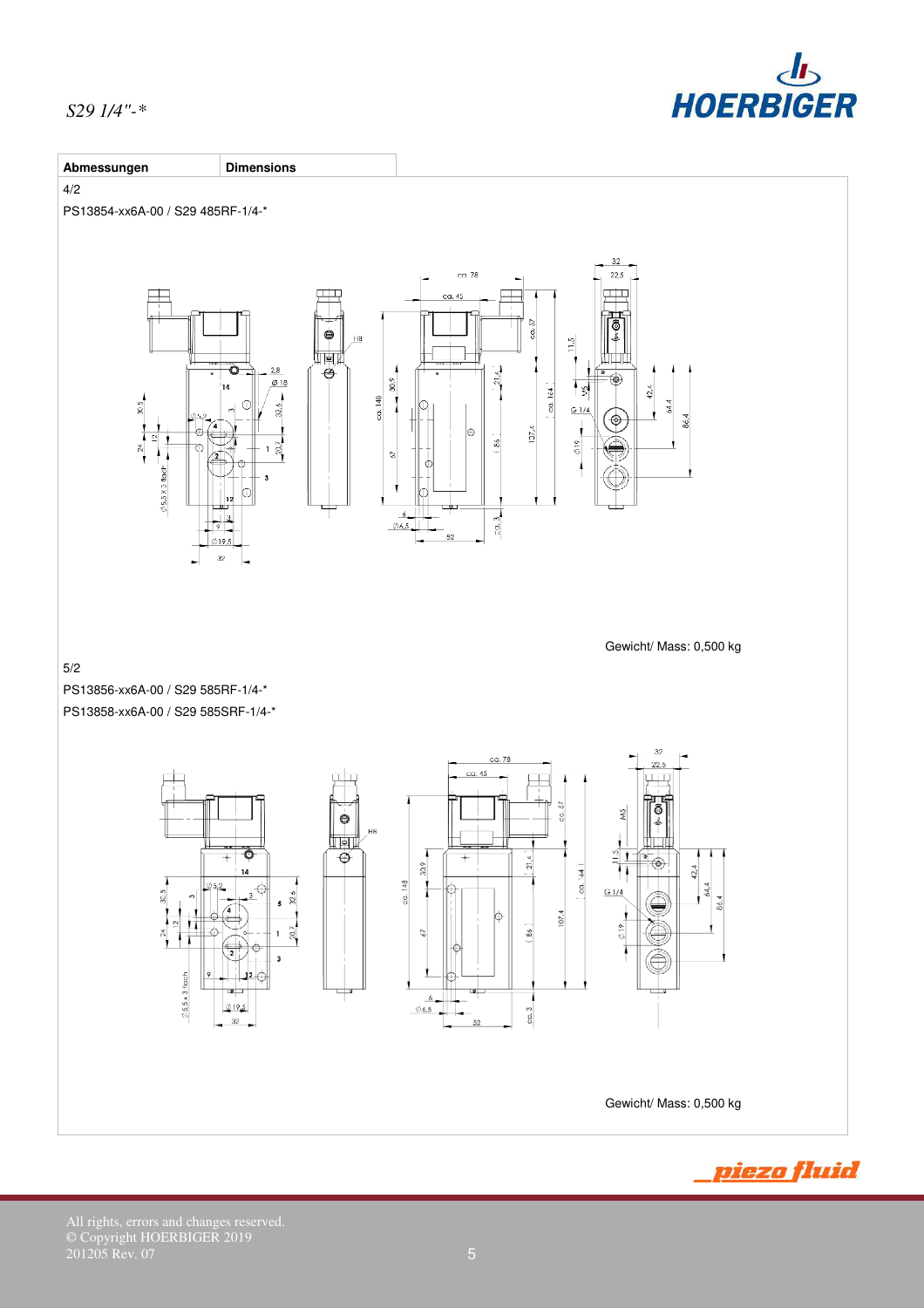



Gewicht/ Mass: 0,600 kg